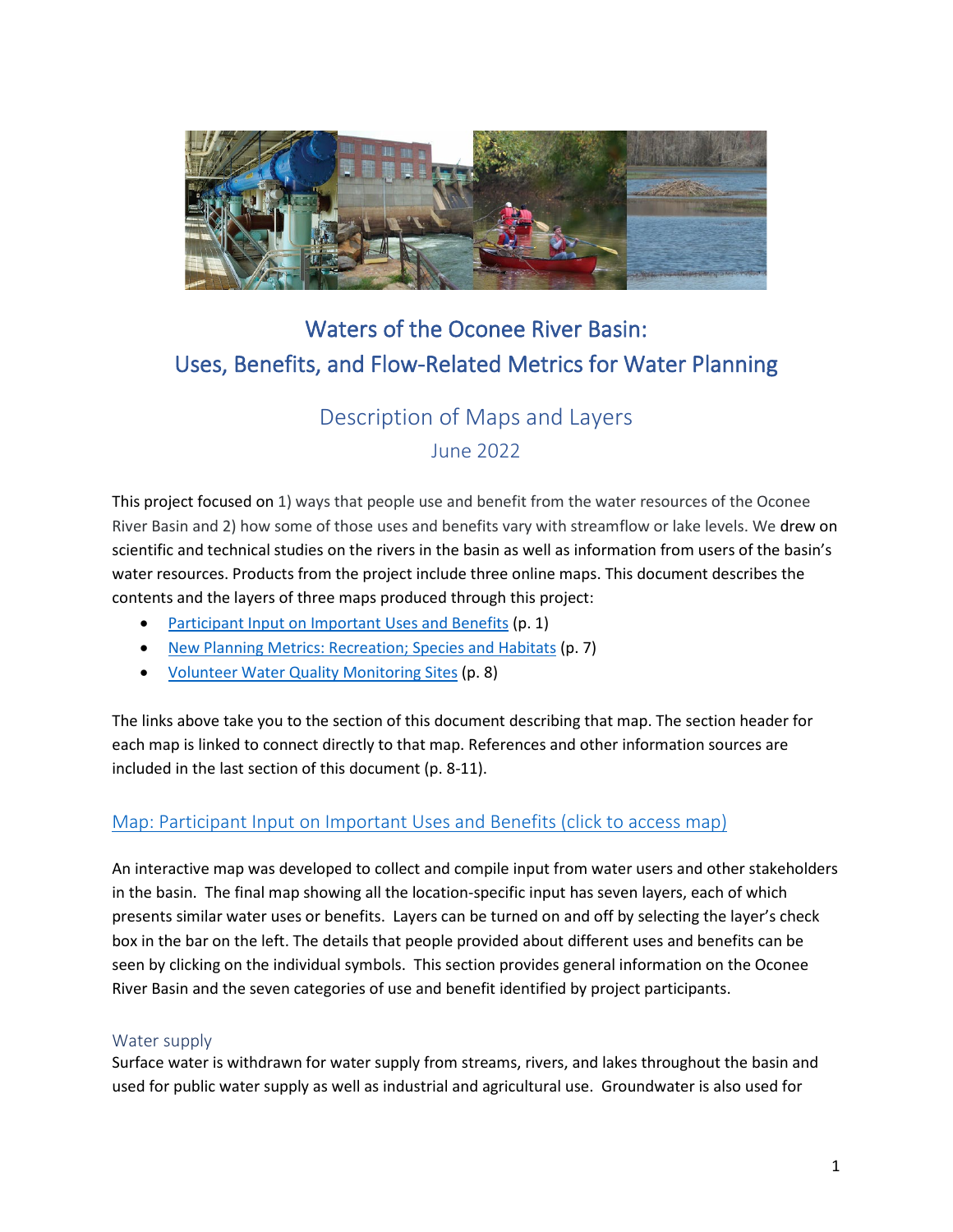these purposes but, since this project is focused on surface water resources, those withdrawals are not illustrated on the map.

Sixteen local governments or utilities in the Oconee basin have state permits for surface water withdrawals to provide public water supply. These water providers hold a total of 26 municipal surface water withdrawal permits, ten of which were not in use in 2020 (permits may be based on projected demand that has not yet developed or systems may be under construction but not operational). Entries on the map summarize the number of withdrawals in an area but, for security reasons, the specific locations of municipal withdrawals are not mapped.

Industrial water supply in the basin largely comes from groundwater, with a few notable exceptions shown on the map. Kaolin mining and processing is a distinctive industry in the middle part of the basin and best management practices (BMPs) have been established for that industry to conserve water and manage water quality impacts in surface water bodies.

Withdrawals for agricultural water use include water for irrigation of crops, animal operations and for nursery operations. Like industrial use, most of the agricultural demand in the basin is met by groundwater withdrawals.

## Water quality and wastewater processing

Treated wastewater is returned to surface waters in the basin through discharges from municipal and industrial wastewater systems. Wastewater is treated to levels established in state discharge permits to meet water quality standards for the receiving water body. The flows of wastewater return water that was withdrawn for water supply, contributing to the water available downstream of discharge points.

Discharge of treated wastewater takes advantage of the natural capacity in each waterbody to process or assimilate pollution through physical, chemical, and biological action. This assimilative capacity helps maintain water quality in the river or stream, but it is not unlimited. If more pollutants enter a river or stream than it can assimilate, water quality will decline with negative impacts on other uses, including water supply, recreation, and habitat for aquatic animals and plants.

Treated wastewater is not the only source of pollutants. Runoff after rains carries a range of pollutants from the land surface, often contributing higher levels of pollution than permitted wastewater discharges. The pollutants carried in stormwater are a major contributor to water quality problems and the map shows some locations where resource users have specific concerns about water quality.

## Direct economic benefit

## *Hydroelectric power production*

Four hydropower dams are currently in operation or recently operated in the Oconee River basin. The two hydropower dams in the upper basin are older and smaller. They operate as run-of-river structures, meaning they have little storage above the dam and inflow is released within a short period. Run-of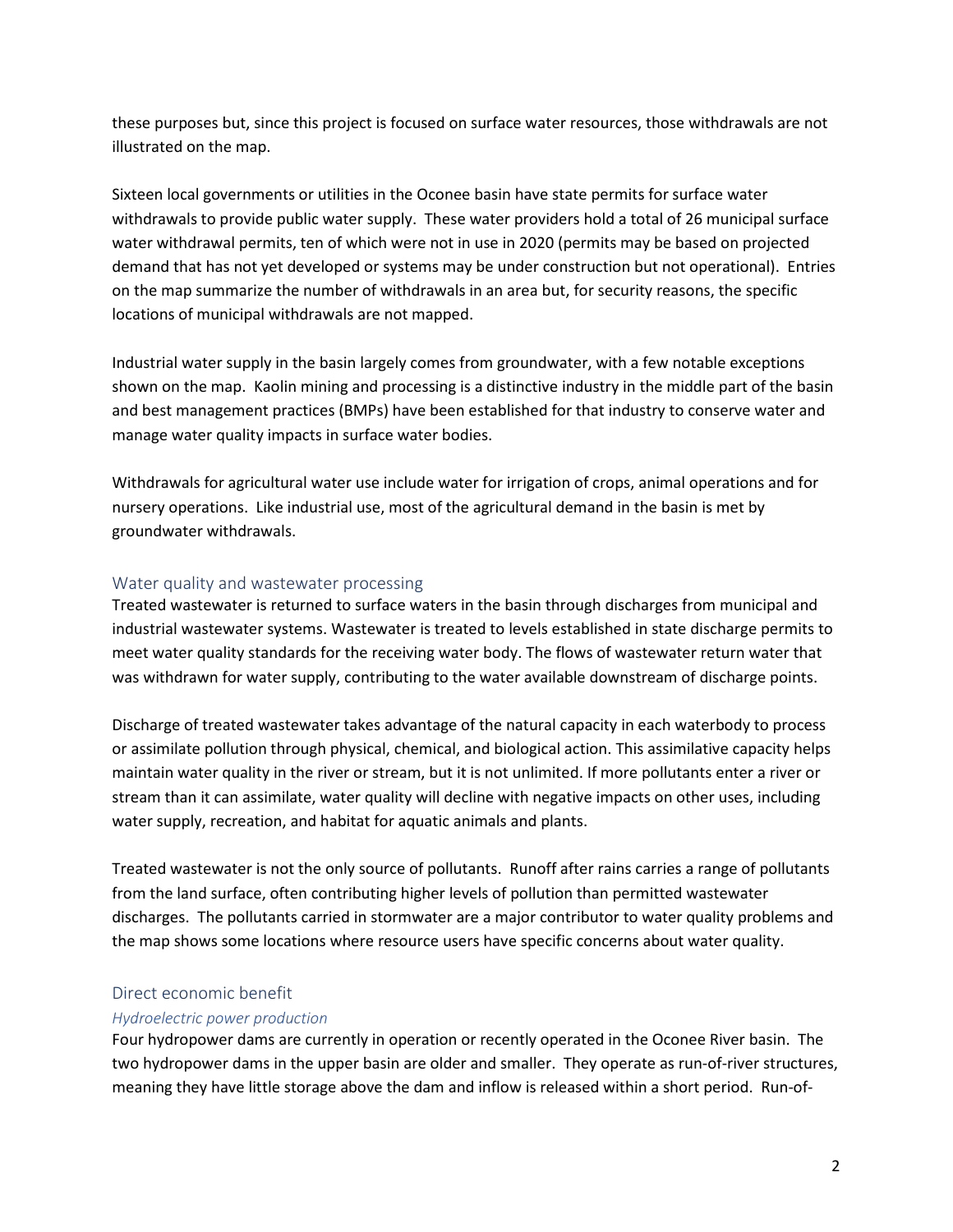river hydropower dams alter habitat and block connectivity between river segments, affecting fish populations and recreational use. However, their impacts are generally less extensive than larger dams with storage.

Wallace Dam, which creates Lake Oconee, and Sinclair Dam, which creates Lake Sinclair, are newer and larger. Wallace Dam is operated for pumped storage, meaning that water is released through the dam to generate electricity during peak power demand hours; some water is then pumped back at night during off peak and lower cost power hours. Pumped storage operations result in relatively stable levels in the two lakes, which contributes to the value of waterfront property. The two lakes are also important recreational resources. As the downstream most dam, Sinclair is managed to meet a minimum required flow intended to mitigate impacts of hydropower operations on the river downstream.

#### *Waterfront property*

Property along waterways can provides a variety of direct benefits to property owners, including access to water-based recreation, more productive agricultural or forest lands, land-based recreation that is enhanced by connections to the waterway, and attractive scenery. These benefits are often reflected in higher monetary value for waterfront land compared to local land that is not on a waterway. This layer of the map highlights a few examples along major rivers in the basin as well as the notable examples of Lake Oconee and Lake Sinclair.

#### Recreation on rivers and lakes

Recreation uses on rivers and lakes in the basin include motorized and non-motorized boating, fishing, swimming, wading and more. Features shown on the map are largely located on the large rivers and lakes, although tributaries are also use for recreation and other purposes. The map includes some of the many public areas, private locations, and outfitters where people access the basin's waterways. Some locations are undeveloped sites used for kayak and canoe access, while others are developed with amenities that support multiple uses. The public and private boat ramps and marinas on the map are largely located on large rivers and lakes, with a smaller number on tributaries.

The Oconee River and its tributaries provide a wide variety of fishing opportunities throughout the year. Fishing hotspot symbols on the map indicated a few areas identified in documents as particularly good fishing locations. There are a wide variety of fishing opportunities throughout the year in the different habitats along the basin's rivers and lakes. Native sunfishes (e.g., bluegill, redbreast, crappie, largemouth bass), channel cats, and bullheads are sought by anglers. Sport fishes include the Altamaha bass, a native redeye unique to the Ocmulgee, Oconee, and Altamaha rivers, which is found in the rocky drainages that still provide good habitat. A few invasive species such as spotted bass and flathead catfish also provide valued angling opportunities. Shad, chain pickerel (jackfish), and other specialized fisheries such as mullet and suckers add to the value of the basin's water for anglers.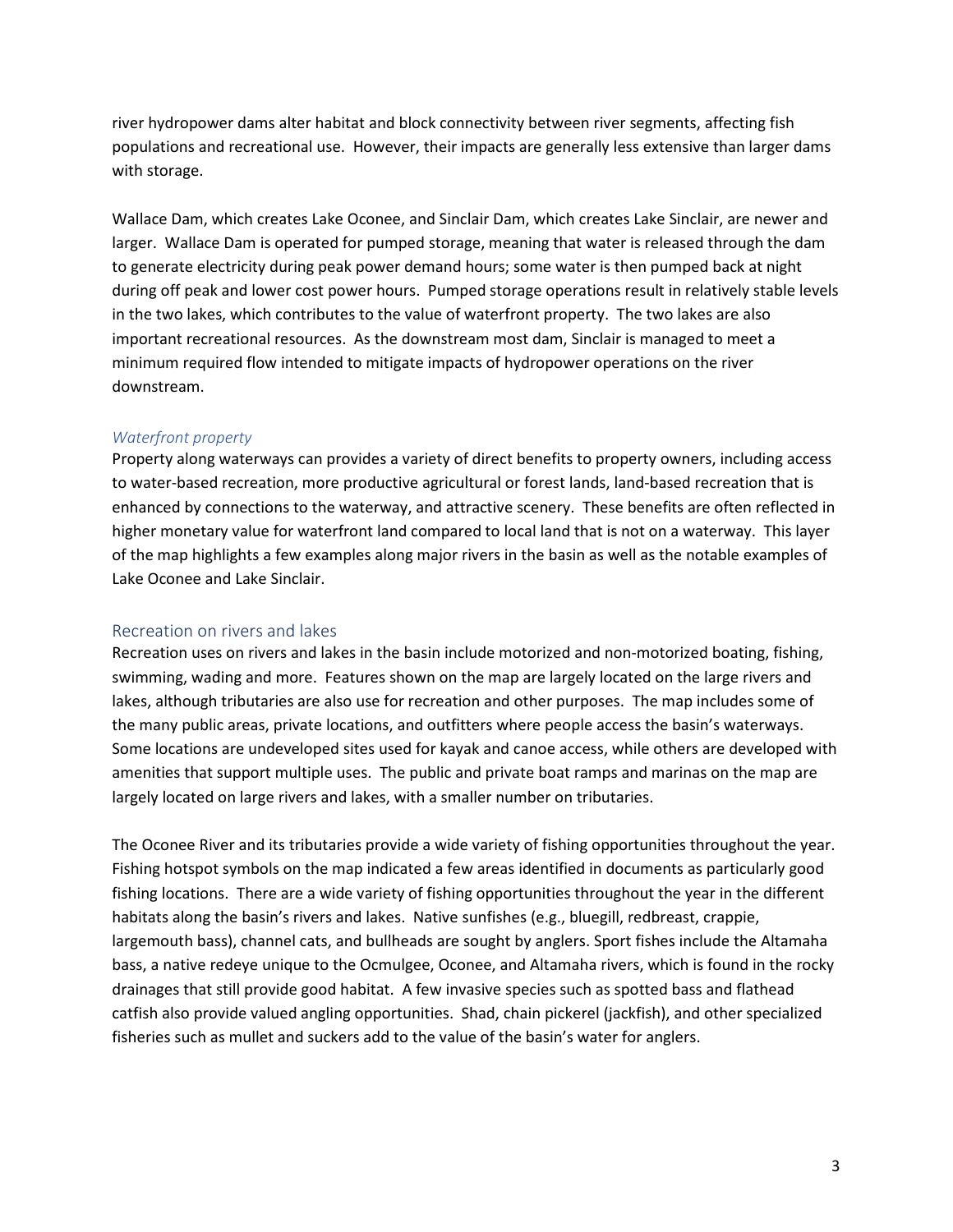#### Aquatic habitat and species

A variety of habitat types contribute to the natural productivity and diversity of plants, fish, mussels, crayfish, and other organisms in the Oconee River basin. The habitats, and the communities of aquatic plants and animals they support, are additional benefits of the basin's water resources. Examples of many habitats are noted on this layer of the map and described here.

Looking first at streams and rivers throughout the basin, valuable aquatic habitat includes alternating series of shoals, pools, and runs. Shoals are short segments with shallow water, rocky bottoms, and faster, more turbulent flow. These areas generally have high dissolved oxygen and less sediment than other habitats. As a result, they are highly productive areas that support an array of aquatic plants, invertebrates, and fishes.

In the basin's larger rivers, shoal areas are also a recreational resource, adding value for kayakers and canoers. These areas have benefited humans historically as well as today. Native Americans built rock structures called fish weirs at some shoal areas. During and after European colonization, shoals were utilized for river crossings. The change in elevation at shoals made good sites for mills and small dams in 18th and 19th centuries, with some of these historic features remaining in and along the river today. The larger hydroelectric dams built in the basin in the 20th century were located at shoal complexes for the same reason.

Pools have deeper depths with slower current and soft substrates, providing a different habitat preferred by some invertebrates and fish species. Water temperatures may be lower in the deeper water, creating a thermal refuge for fish during hot periods and adding value for swimmers. Runs lie below pools and shoals and are characterized by moderate depth and current with a smooth, unbroken surface, contributing further to the diversity of aquatic habitats.

In some of the lower-lying areas throughout the basin, larger rivers create parallel channels with dry land in between. These are called braided channels, which move over time through erosion of the channel bed and banks with reworking and deposition of sediments as flow levels change. Woody debris can predominate in braided channels, providing hard substrate, food, and shelter for invertebrates and fish. These debris, however, can be an obstacle for boaters.

In the southern half of the basin, the river's gradient decreases and the geology is conducive to formation of oxbows, sloughs, and oxbow lakes. These common features provide distinctive aquatic habitat and can be locally-significant recreation resources. Oxbows are meanders in the river formed and maintained by differences in velocity and sediment transport that occur along the river. Velocity differences affect the substrate form on each side of the river. Loose sediments accumulate in slower areas, providing habitat for animals that prefer sandy or silty habitats and lower flows. Stable sandbars created in these areas can be valuable recreation areas.

At high water, the river sometimes cuts through the neck of an oxbow, creating the curved or U-shaped lakes known as oxbow lakes. Depending on specific configurations at each location, oxbow lakes may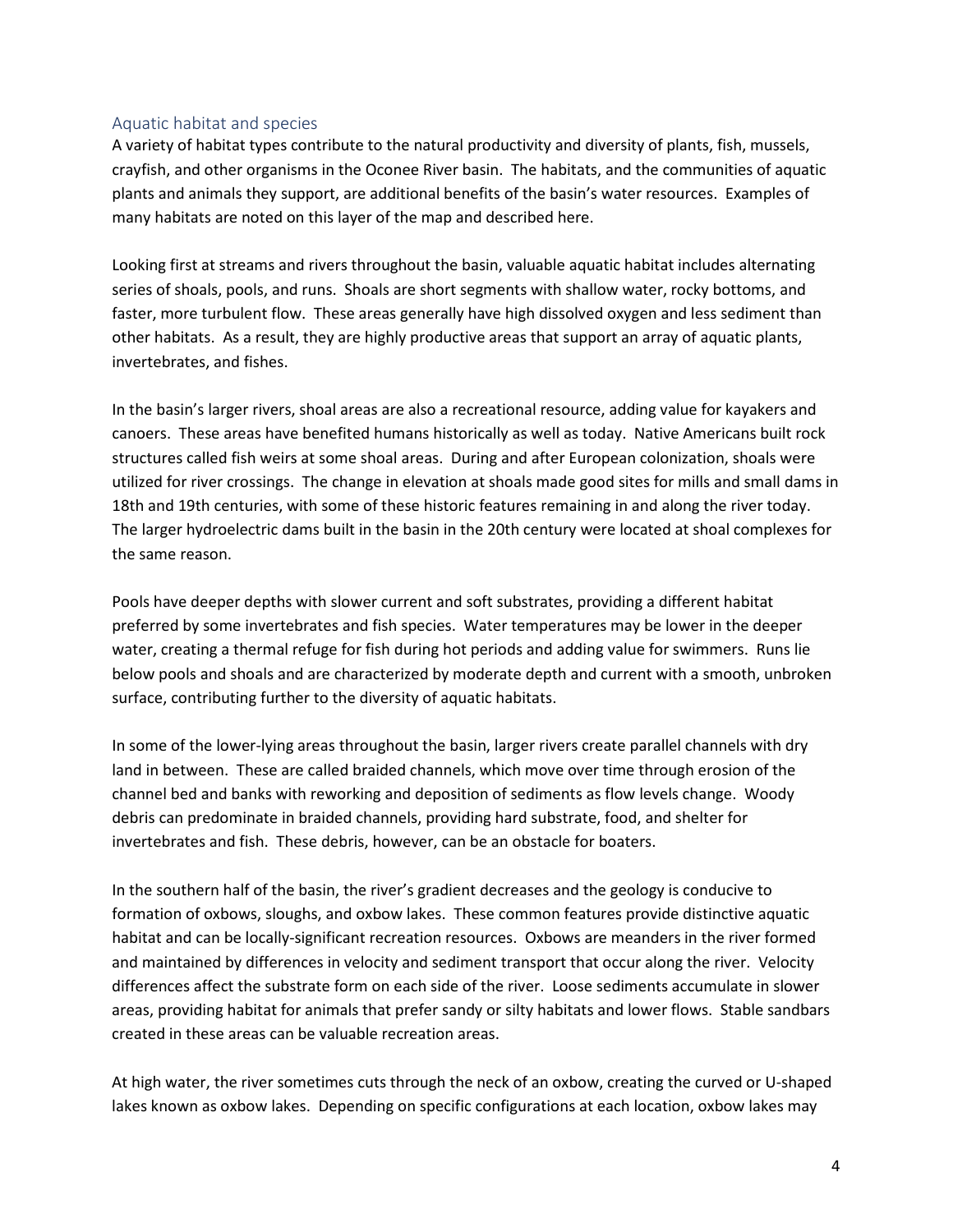remain partially connected to the river at moderate flows or they may only be connected at high or extremely high water. Over time, particularly if the river and oxbow lake are only connected at high water, the depth of oxbow lakes will decrease through deposition of sediment and plant material, creating swampy or marshy habitat known as sloughs. Oxbow lakes and sloughs provide habitat for animals that prefer slow or standing water, like native sunfish, and for wet-adapted plants. The periodic connection to river flow brings nutrients that support the natural productivity of these features. Oxbow lakes are particularly important as breeding areas for fishes, including some sport fishes.

Lake Oconee and Lake Sinclair are impoundments created by dams. In impoundments like these, the running water habitat of a river is shifted to standing or flatwater habitat. Some native plants and animals, including some fish and mussels, prefer or tolerate standing water habitat and these populations have become more important in the food web that developed in the impounded waters. The Georgia Wildlife Resources Division has also stocked hydrid bass and other fish in the lakes. While stocking changes the aquatic diversity and habitat in the lakes, it also adds value for recreational fishing and related uses.

Overall, the Oconee River Basin has a rich mix of aquatic species and aquatic habitats. However, 14 of these species have been identified as species of special concern for biodiversity conservation and some species have been lost from parts of the basin. The shad run that was historically significant, for example, has been blocked from the upper basin by dams and no longer occurs. In the upper basin, the Chattahoochee crayfish and the Altamaha shiner are listed by the state as threatened. In the lower basin, the the Altamaha shiner, the Altamaha arcmussel, and the Oconee burrowing crayfish are listed by the state as threatened and the shortnose sturgeon and Atlantic sturgeon are listed as endangered under the federal Endangered Species Act. The robust redhorse, a fish in the sucker family, historically occurred in the upper and lower basin, but no observations in the basin have been recorded since 2013. The robust redhorse is now listed by the state as endangered.

#### *Channel and habitat maintenance*

Rivers are naturally dynamic, with physical forces balancing out in a river's channel form in ways that maintain a mix of habitats. The level and velocity of flow, groundwater contributions, and sediment transport and retention all vary along the length of the river and can also vary across the river's channel. They also vary over time, contributing to shifts in the location of main and secondary channels within the floodplain and the creation of oxbow lakes and sloughs. These dynamic forces shape and maintain aquatic habitat and biodiversity, habitat and biodiversity on lands along rivers, and human benefits from waterways and adjacent land.

It is important to recognize that river channels and habitat also change in due to human activities. In upper basin, channels were straightened to improve drainage, with adjacent floodplain drained for agricultural use. In the lower basin, the Oconee River's channel was altered to improve passage of steamboats carrying freight and passengers. Historical alteration for steamboat passage shapes aquatic habitat and recreational experiences to this day.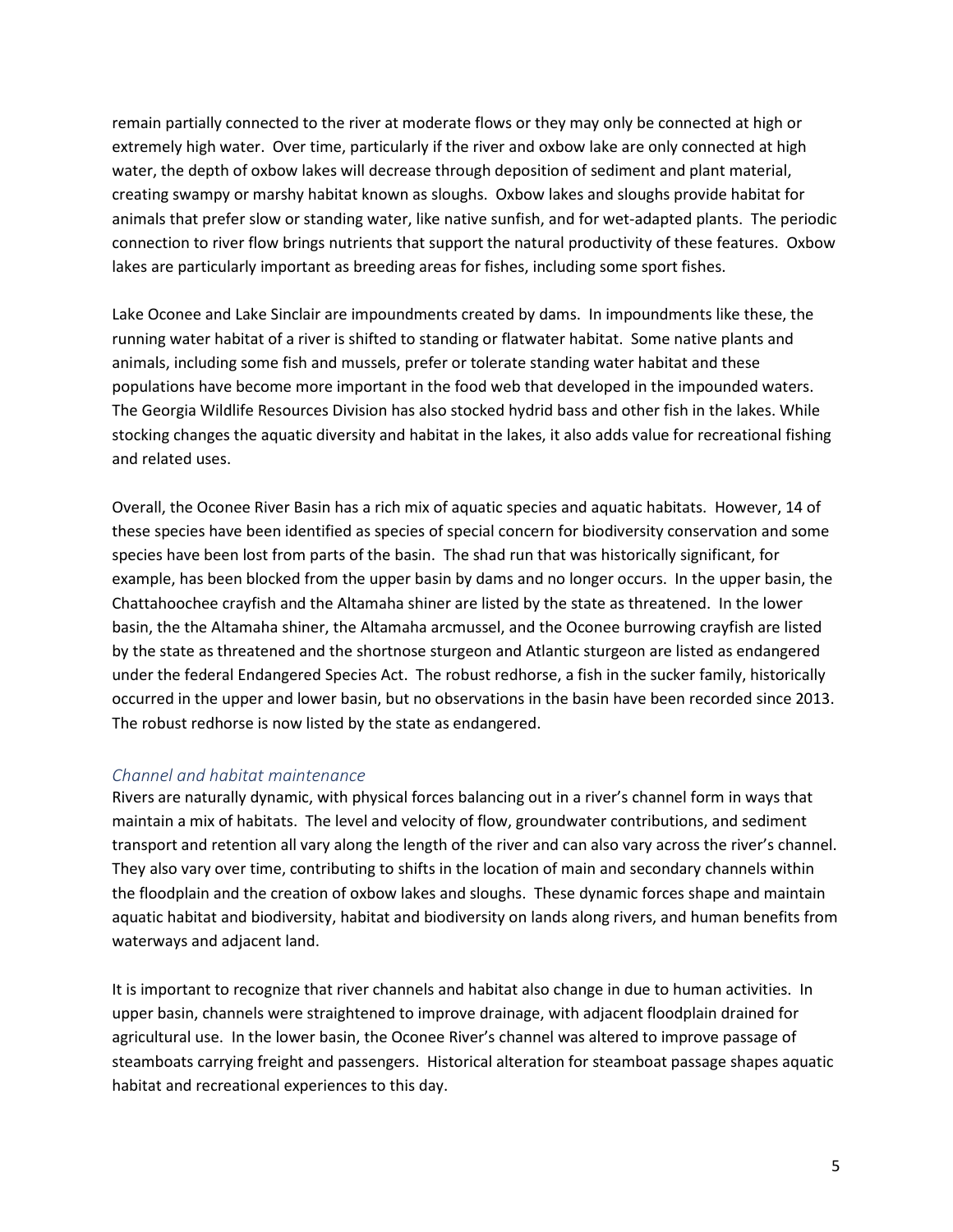This layer of the map includes examples of locations where these dynamics, or their benefits to people, are evident. Some examples highlight groundwater contributions, which can help maintain low flows during dry periods. Other examples relate to sediment transport and retention. The Oconee basin is among those where sediment dynamics have been affected by a large increase in erosion that started with land clearing during European colonization and was furthered by agricultural practices common into the 1930s. Studies indicate that, in the Piedmont, much of the eroded material continues to augment sediment loads in rivers like the North, Middle, and Oconee. That load is also supplemented by current-day eroded material. The basin's two large impoundments, Lake Oconee and Lake Sinclair, capture a substantial amount of the sediment load, which decreases the effects of historic and current day sediment loading in the Coastal Plain portion of the Oconee River.

## Recreation and habitat on lands along rivers and lakes

#### *Recreation along rivers and lakes*

Water resources of the Oconee basin also support and enhance recreation on lands that lie along streams, rivers, and lakes. There are large number of areas along waterways in the basin that are managed for outdoor recreation, including hiking, picnicking, birding and wildlife observation, camping, hunting, and bank fishing. These include public parks and greenways, private hunting land lands, state wildlife management areas, and US Forest Service lands.

This layer of the map includes many of lands along the basin's waterways that have outdoor recreation as a major objective for their management. Some of these lands are also managed to maintain habitat for plants and animals in addition to other uses.

#### *Habitat for plants and animals along rivers and lakes*

Lands adjacent to the basin's rivers and lakes also provide a diversity of habitats for plants and animals, contributing to the natural productivity of the ecosystem and adding value to recreation and other uses of the basin's waterways. This layer of the map includes examples of important habitat types as well as many of the basin's lands protected as conservation areas. Management of these lands emphasizes maintenance of biodiversity and ecosystem function, and public access may be limited or restricted.

The connections between the major rivers and their floodplains are particularly significant here. Floodplain habitats include bottomland forests and wetlands, both of which are high value for biodiversity. Bottomland forests, for example, are regularly flooded and feature hardwood trees that are tolerant of flooding (water tupelo, black gum, bald cypress, and some oaks). A notable Southeastern ecosystem that can be highly productive, these forests are home to diverse wildlife, including neotropical migratory bird species, and plants that are specially adapted for wet habitats. Wetlands are moist or covered with standing water much of the time, supporting distinctive plant and animal communities and contributing to the naturally high productivity of the floodplain. The input of nutrients from periodic flooding associated with high river flows is essential to their diversity and productivity.

The swampy characteristics of floodplain and wetland habitats have limited human activity and development in many areas, maintaining the natural interesting array of wildlife and plant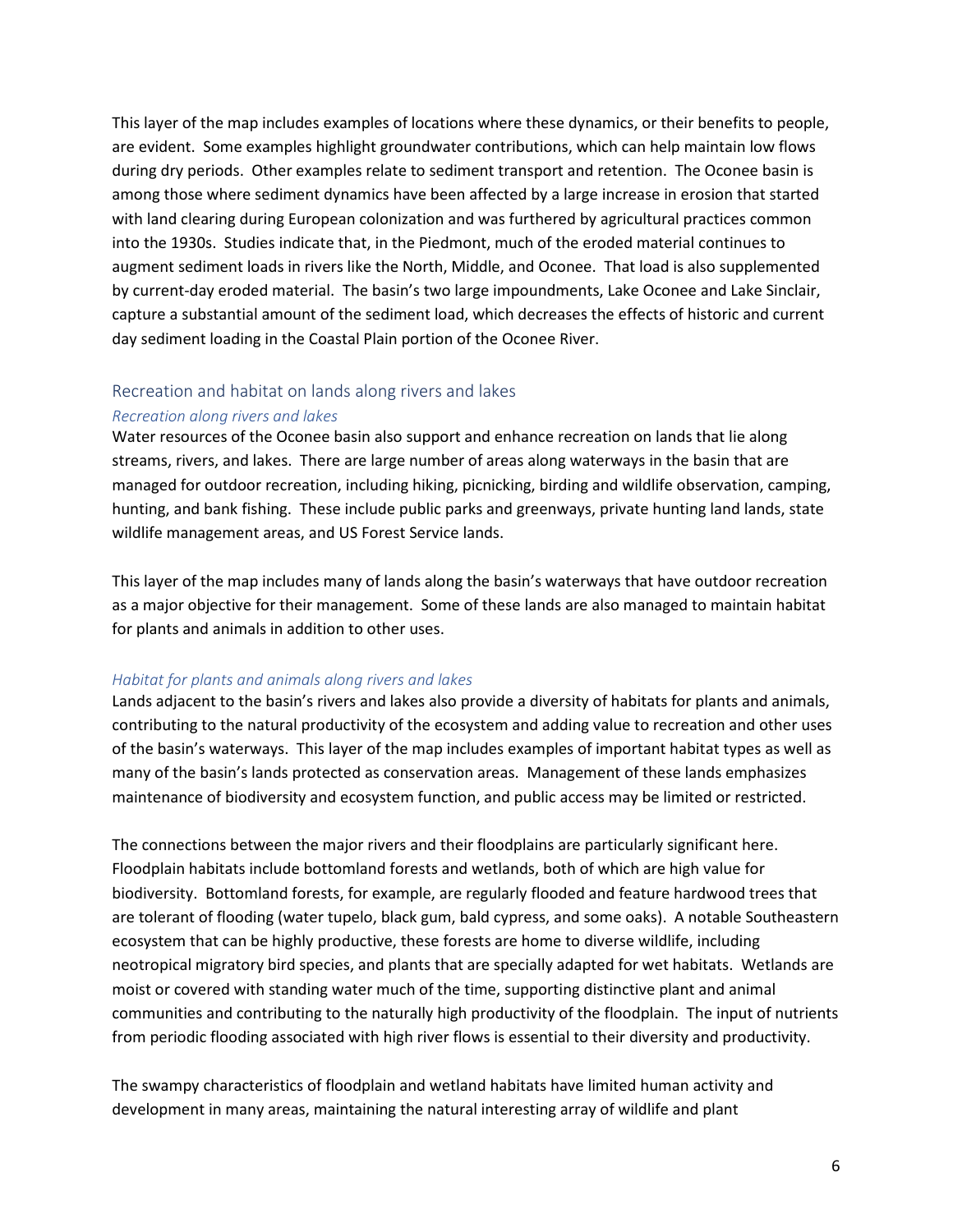species. Floodplains filter pollutants that run off adjacent uplands and store water during wet periods, which helps mitigate flooding in other areas, control erosion, recharge groundwater, and support low flows during dry periods.

As noted above, Lake Oconee and Lake Sinclair are impoundments created by dams. Since water levels in these impoundments are managed to only vary within a small range, the lakes and adjacent lands do not have the same kind of hydrologic connections as rivers and their floodplains. As a result, the habitat on adjacent lands is generally dry, terrestrial habitat and examples are not included in this layer of the map.

## Environmental and historical education

This layer includes lands that are managed for, or provide, water-related educational opportunities. Examples on this layer of the map include nature centers, designated historic sites, and historic structures that demonstrate the importance of water resources in the region's development. Many sites like this also provide recreational opportunities.

# <span id="page-6-0"></span>[New Planning Metrics: Recreation; Species and Habitats](https://www.google.com/maps/d/edit?mid=10S37SS-_s0d2S4P6YDAvKsZYUEOx7B7c&usp=sharing) (click to access map)

When regional water plans are updated every five years, a technical analysis of water availability is completed by the Georgia Environmental Protection Division (Georgia EPD) in coordination with the Water Planning Council in each region. Planning metrics for flow-dependent uses are applied in the technical analysis to flag time periods with undesirable conditions for a specific use. Water planners use metrics to see how often beneficial or undesirable conditions occur now for a specific use and then see how those conditions may change with increased water demand in the future.

Georgia EPD uses standard metrics for water supply and wastewater discharge. This project identified new planning metrics for two other uses: 1) recreation and 2) aquatic habitats and species. The new planning metrics drew on input from people in the basin as well as scientific and technical studies. We first identified thresholds for river flows or lake levels that are expected to maintain recreational opportunities or aquatic habitat and species. Metrics that indicates beneficial or undesirable conditions were created by counting the number of days that flow is above or below a threshold at a specific location.

This map has three layers. The first layer shows locations where the United States Geological Survey (USGS) monitors flow levels. These flow gages are places where metrics are evaluated during the technical analysis of water availability. The second layer shows metrics for recreational opportunities and the third layers shows metrics for aquatic habitats and species. Layers can be turned on and off by selecting the layer's check box in the bar on the left. Metric details can be seen by clicking on a symbol on the map or an entry in the sidebar.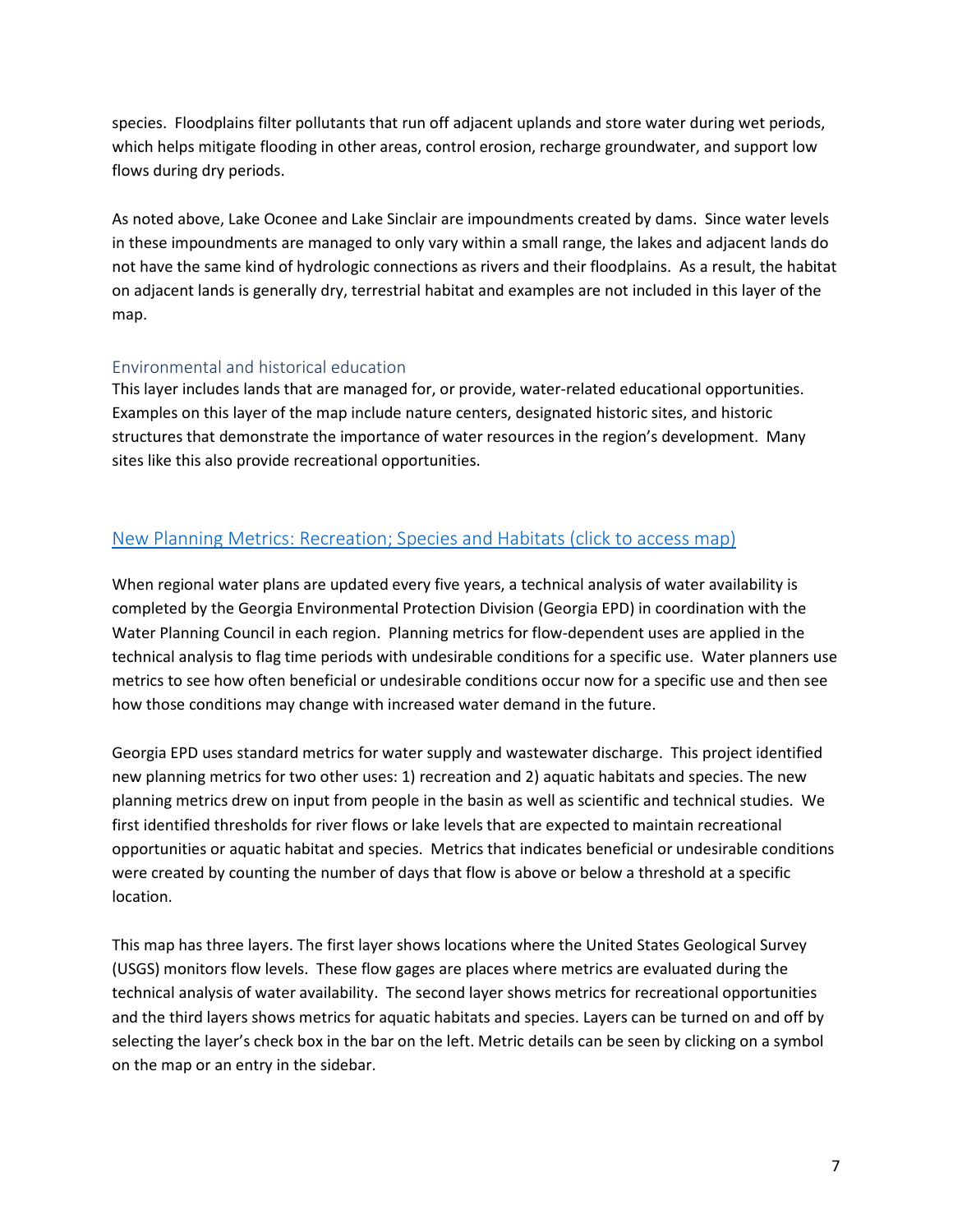Metrics for recreational opportunities indicate flows that are either too low or too high for boating or boat access. Many contributors identified boating as a valuable use of large rivers and lakes. Many of the Metrics address flows for canoeing and kayaking or flows or lake levels for motorboating.

Metrics for species and habitats identify conditions that put the long-term survival of the basin's diverse aquatic resources at risk. They are based on thresholds for different functions of flow that maintain habitats and species over time. Metrics include a baseflow threshold for fish reproduction, a summer and fall baseflow threshold, and thresholds for river-floodplain connection and channel maintenance.

If flows below the threshold for fish reproduction become more frequent or last longer in the future, negative impacts on fish reproduction are expected and fish populations may decline. Similarly, flows above a summer and fall baseflow threshold are needed for long-term survival of fish, aquatic plants, and aquatic insects. These species can survive some periods of low water but, if those stressful conditions become more frequent or last longer in the future, the long-term survival of plants and animals at the base of the food web is at risk and impacts on sport fishing may be seen.

High flow years with more frequent connection between the river and floodplain are also important for species and habitats. River-floodplain connections give fish access to feeding areas and habitat for juveniles, allow exchange of nutrients, and support reproduction and survival of trees like water tupelo and bald cypress. Flooding can also limit the spread of some introduced plants. If river-floodplain connections occur less often or are shorter in the future, the benefits from this mix of species and habitats may decline over time.

# <span id="page-7-0"></span>[Volunteer Water Quality Monitoring Sites](https://www.google.com/maps/d/edit?mid=1K1J2C79KyUB2Dc-DRGSPDg6Aj4kxZc95&usp=sharing) (click to access map)

Two organizations submitted a map of locations where their members monitor water quality. The Upper Oconee Watershed Network (UOWN) has had a volunteer monitoring program since 1998. UOWN monitors streams and rivers in multiple counties in the upper portion of the basin (see uown.org for more information). The Greater Apalachee Regional Community's (GARC) monitoring program is more recent. GARC monitors tributaries to the Apalachee River and the mainstem of the river itself.

# References and Information Sources

The maps completed for this project incorporate information from project participants and from a variety of written sources. We thank the following project participants for detailed contributions on important uses and benefits of the region's water resources and on flow-dependent characteristics of some uses:

Brandon Baker Alexander Bond Tim Bonvechio Bryant Bowen

Melissa Crabbe Ben Emanuel Robert Farris Bruno Giri

Chris Harper Adam Heagy Karin Heiman Scott Thackston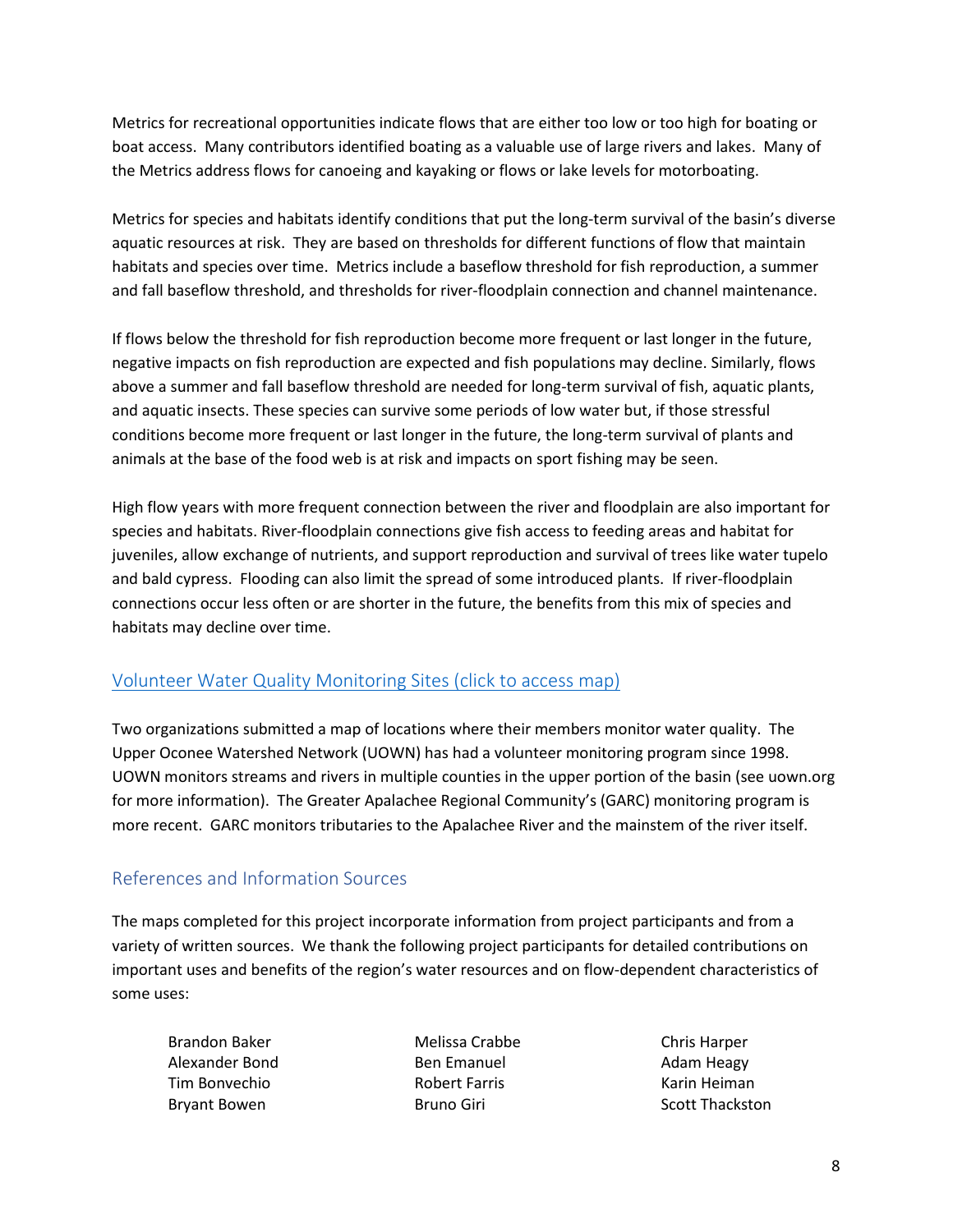Cassidy Lord Richard Ludwig Paula Marcinek Angie Martin Jeff Matthews Justin Merrifield Todd Miller Laura Munn

Chris Nelson Courtenay O'Mara Andrew Paracca Todd Rasmussen Jack Rice Hunter Roop Charles Ross Hinkle Steve Schleiger

Daniel Sizemore Katie Sponberger Dennis Stroud Scott Taylor Steffney Thompson Mike Wharton Diane Windham

Written sources include the following:

- American Whitewater. River info page. https://www.americanwhitewater.org. Last accessed April 2022.
- Athens-Clarke County Unified Government. Boating. [https://www.accgov.com/507/Boating.](https://www.accgov.com/507/Boating) Last accessed May 2021.
- Athens-Clarke County Unified Government. SPLOST 2020 Proposal: Beech Haven Park. [https://www.accgov.com/DocumentCenter/View/57258/17---61---Beech-Haven-Park-](https://www.accgov.com/DocumentCenter/View/57258/17---61---Beech-Haven-Park-Planning-and-Implementation-Presentation)[Planning-and-Implementation-Presentation.](https://www.accgov.com/DocumentCenter/View/57258/17---61---Beech-Haven-Park-Planning-and-Implementation-Presentation) Last accessed May 2021.
- Biodiversity Portal. Wildlife Resources Division, Georgia Department of Natural Resources. [http://georgiabiodiversityportal.org/natels/home.](http://georgiabiodiversityportal.org/natels/home) Last accessed May 2021
- BioSTEAM Outdoor Learning Center, Jefferson City Schools.

[https://84raider.wixsite.com/steam/biosteamcenter.](https://84raider.wixsite.com/steam/biosteamcenter) Last accessed May 2021.

- Brantly, J.E. 1916. A report on the limestones and marls of the Coastal Plain of Georgia. Georgia Geologic Survey, Bulletin No. 21. The Blosser Company, Atlanta, GA.
- Cary Institute for Ecosystem Studies. Water life: Riffles and Pools. [https://www.caryinstitute.org/sites/default/files/public/downloads/lesson](https://www.caryinstitute.org/sites/default/files/public/downloads/lesson-plans/water_life_riffle_and_pool_background.pdf)[plans/water\\_life\\_riffle\\_and\\_pool\\_background.pdf.](https://www.caryinstitute.org/sites/default/files/public/downloads/lesson-plans/water_life_riffle_and_pool_background.pdf) Last accessed May 2021.
- CDM Smith. 2017. Water and wastewater forecasting technical memo: Upper Oconee Regional Water Planning Council. [https://waterplanning.georgia.gov/water-planning-regions/upper](https://waterplanning.georgia.gov/water-planning-regions/upper-oconee-water-planning-region/upper-oconee-region-technical-information)[oconee-water-planning-region/upper-oconee-region-technical-information.](https://waterplanning.georgia.gov/water-planning-regions/upper-oconee-water-planning-region/upper-oconee-region-technical-information) Last accessed May 2021.
- Cook, Joe. 2019. Oconee River User's Guide. The University of Georgia Press, Athens.
- Eatonton-Putnam Chamber of Commerce. Rock Hawk Effigy and Trails. [https://rockhawk.org.](https://rockhawk.org/) Last accessed February 2021.
- Evans, J. W. 1994. A fisheries survey of the Oconee River between Sinclair Dam and Dublin, GA. Georgia Department of Natural Resources, Wildlife Resources Division. Social Circle, GA.
- Federal Energy Regulatory Commission. 2019. Environmental Assessment for Hydropower License. Wallace Dam Pumped Storage Project, FERC Project No. 2413-124. Downloaded March 2021 from [https://www.ferc.gov/ferc-online/elibrary.](https://www.ferc.gov/ferc-online/elibrary)
- Friends of Scull Shoals. Scull Shoals: Extinct 19<sup>th</sup> century mill village. [http://www.scullshoals.net.](http://www.scullshoals.net/) Last accessed May 2021.
- Georgia Department of Natural Resources, Wildlife Resources Division. 2021. Conservation and public lands database. Fisheries Management, Social Circle. Downloaded March 2021.
- Georgia Department of Natural Resources, Wildlife Resources Division. River Bend WMA, Dublin. [https://georgiawildlife.com/river-bend-wma.](https://georgiawildlife.com/river-bend-wma) Last accessed May 2021.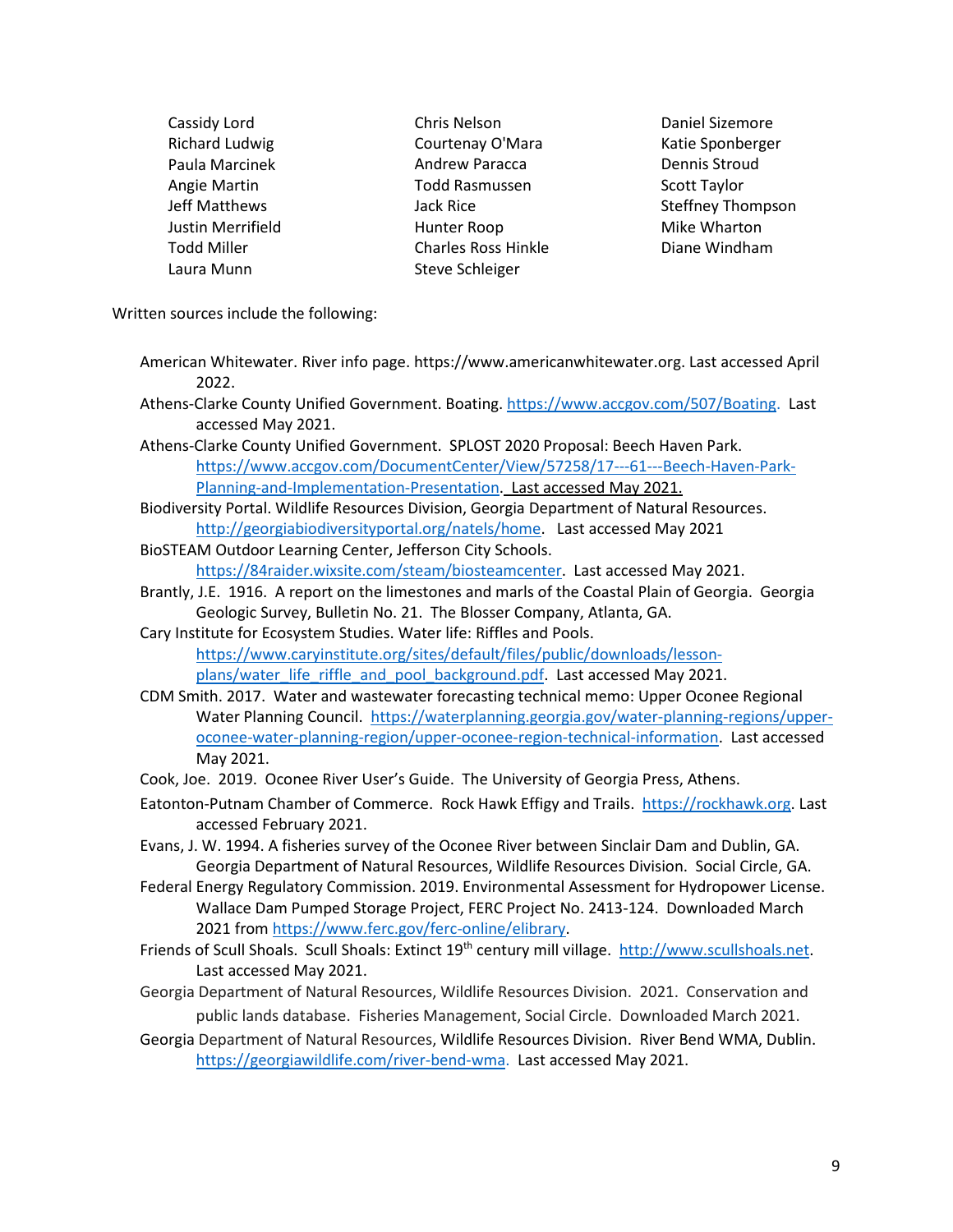- Georgia Power Company. Lake Oconee and Lake Sinclair Interactive Map. [https://www.georgiapower.com/community/environment/lakes-rivers/east-georgia](https://www.georgiapower.com/community/environment/lakes-rivers/east-georgia-lakes.html#mapO)[lakes.html#mapO](https://www.georgiapower.com/community/environment/lakes-rivers/east-georgia-lakes.html#mapO) Last accessed May 2021.
- Georgia River Network. Water trails and paddling. [https://garivers.org/water-trails-and-paddling/.](https://garivers.org/water-trails-and-paddling/) Last accessed May 2021.
- Google Earth Pro. Last accessed May 2021.
- Gore, P. and Witherspoon, W. 2013. Roadside Geology of Georgia. Mountain Press Publishing Company, Missoula, MT.
- Historic Athens. Beech Haven. [https://www.historicathens.com/beech-haven.](https://www.historicathens.com/beech-haven) Last accessed May 2021.
- https://www.fws.gov/refuge/Savannah/wildlife\_and\_habitat/bottomlandhardwoods.html Last accessed May 2021.
- Low Impact Hydro Institute. Certificate #12 Tallassee Shoals. [https://lowimpacthydro.org/lihi](https://lowimpacthydro.org/lihi-certificate-12-tallassee-shoals-project-georgia/)[certificate-12-tallassee-shoals-project-georgia/.](https://lowimpacthydro.org/lihi-certificate-12-tallassee-shoals-project-georgia/) Last accessed May 2021
- Marcinek, P. 2021. Where Have All the Robust Redhorse Gone? Georgia Conservation Update. Georgia Water Resources Conference. Athens, GA.
- McCarney-Castle, K; Voulgaris, G. and Kettner, A.J.. 2010. Analysis of Fluvial Suspended Sediment Load Contribution through Anthropocene History to the South Atlantic Bight Coastal Zone, U.S.A. The Journal of Geology 118(4): 399-416.
- Meade, R. H. 1982. Sources, sinks, and storage of river sediment in the Atlantic drainage of the United States. The Journal of Geology 90(3): 235-253.
- Oconee County Observations. 2018. Group gives Oconee County Board of Commissioners proposal for history museum at Barnett Shoals (February 28, 2018). [http://www.oconeecountyobservations.org/2018/02/group-gives-oconee-county-board](http://www.oconeecountyobservations.org/2018/02/group-gives-oconee-county-board-of.html)[of.html.](http://www.oconeecountyobservations.org/2018/02/group-gives-oconee-county-board-of.html) Last accessed May 2021.
- Oconee Land Development Company, LLC and Reynolds Owners Association. 2109. Motion to Intervene and Comment. FERC Document # 20190422-5159. Downloaded March 2021 from [https://www.ferc.gov/ferc-online/elibrary.](https://www.ferc.gov/ferc-online/elibrary)
- Porter, K. 2020. Tallassee Forest Preserve. Upper Oconee Science and Policy Summit, Sept 24, 2020. Athens, GA.
- Rack, Laura. 2022. A Review of Flow Related Benefits and Uses of The Oconee Basin. Report prepared as part of the project: Flow-Dependent Benefits and Values of Water Resources in the Upper Oconee Region. [https://h2opolicycenter.org/projects/waters-of-the-oconee](https://h2opolicycenter.org/projects/waters-of-the-oconee-river-basin/)[river-basin/.](https://h2opolicycenter.org/projects/waters-of-the-oconee-river-basin/) Last accessed June 2022.

Redland Sand.<http://redlandsand.com/map.html>Last accessed May 2021.

Robust Redhorse Conservation Committee. Robust Redhorse Fact Sheet. [http://www.robustredhorse.com/.](http://www.robustredhorse.com/) Last accessed February 2021.

- Tallassee Shoals LLC. 2018. Notification of Intent submitted by Tallassee Shoals LLC for a new license for the Tallassee Shoals Hydroelectric Project, FERC Project Number 6951. Downloaded March 2021 fro[m https://www.ferc.gov/ferc-online/elibrary.](https://www.ferc.gov/ferc-online/elibrary)
- Thompson, S.B., Sr. 2010. A History of Dublin and Laurens County, Georgia. [www.laurenscountygeorgiahistory.blogspot.com.](http://www.laurenscountygeorgiahistory.blogspot.com/) Last accessed February 2021.
- U.S Fish and Wildlife Service. Savannah National Wildlife Refuge: Bottomland Hardwood Forests.

U.S. Forest Service. Chattahoochee-Oconee National Forest: Oconee Ranger District.

[https://www.fs.usda.gov/wps/portal/fsinternet/cs/recarea?ss=110803&navtype=BROWSEB](https://www.fs.usda.gov/wps/portal/fsinternet/cs/recarea?ss=110803&navtype=BROWSEBYSUBJECT&cid=FSE_003738&navid=110240000000000&pnavid=110000000000000&recid=10551&actid=78&ttype=recarea&pname=Oconee%20Ranger%20District) [YSUBJECT&cid=FSE\\_003738&navid=110240000000000&pnavid=110000000000000&recid=1](https://www.fs.usda.gov/wps/portal/fsinternet/cs/recarea?ss=110803&navtype=BROWSEBYSUBJECT&cid=FSE_003738&navid=110240000000000&pnavid=110000000000000&recid=10551&actid=78&ttype=recarea&pname=Oconee%20Ranger%20District)